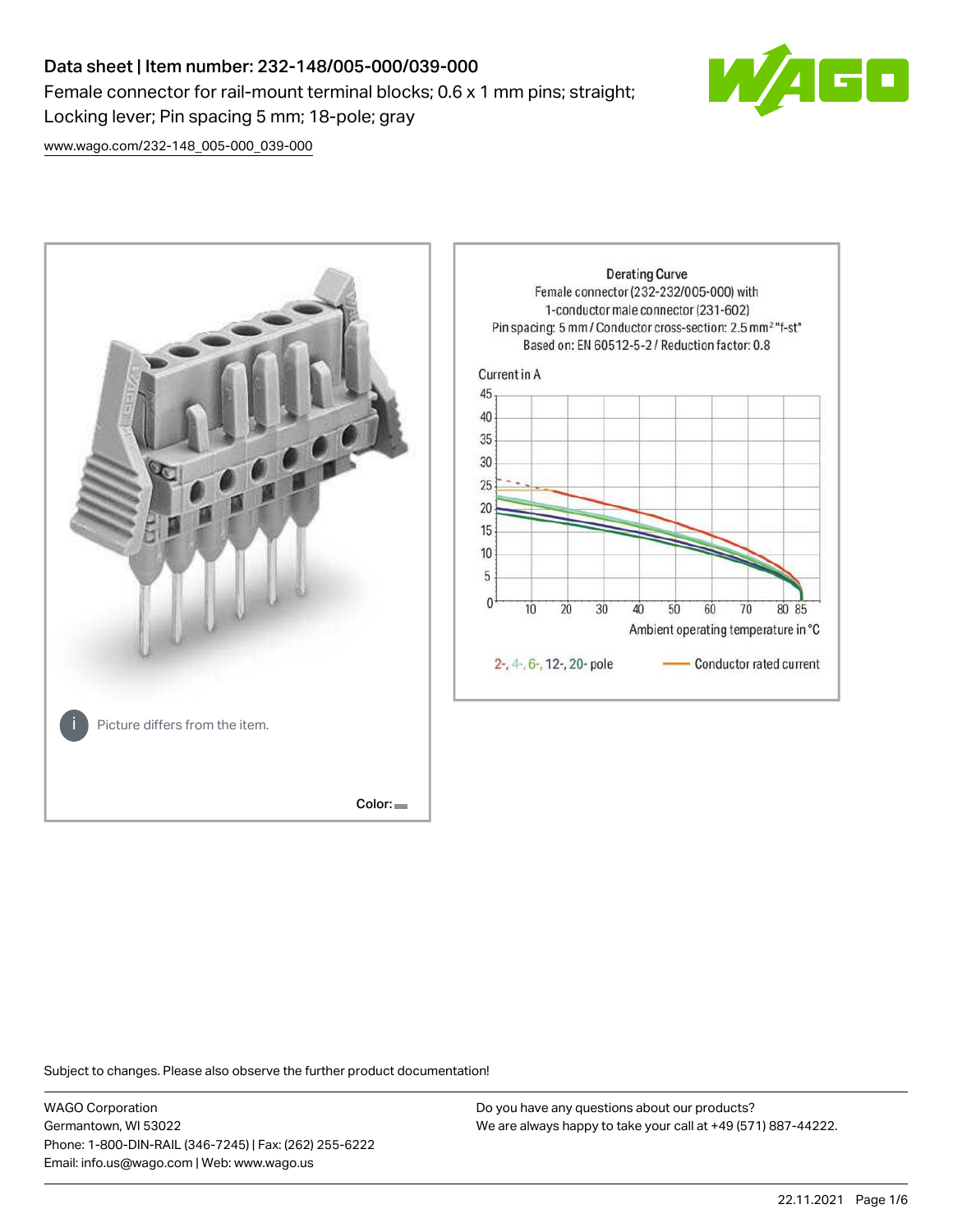



## Item description

- $\blacksquare$ Pluggable connectors for rail-mount terminal blocks equipped with CAGE CLAMP $^{\circ}$  connection
- $\blacksquare$ Female connectors with long contact pins connect to the termination ports of 280 Series Rail-Mount Terminal Blocks
- Female connectors are touch-proof when unmated, providing a pluggable, live output  $\blacksquare$
- $\blacksquare$ With coding fingers

## Data Notes

| Safety information 1 | The <i>MCS – MULTI CONNECTION SYSTEM</i> includes connectors<br>without breaking capacity in accordance with DIN EN 61984. When<br>used as intended, these connectors must not be connected<br>/disconnected when live or under load. The circuit design should<br>ensure header pins, which can be touched, are not live when<br>unmated. |
|----------------------|--------------------------------------------------------------------------------------------------------------------------------------------------------------------------------------------------------------------------------------------------------------------------------------------------------------------------------------------|
| Variants:            | Other pole numbers<br>Other versions (or variants) can be requested from WAGO Sales or<br>configured at https://configurator.wago.com/                                                                                                                                                                                                     |

# Electrical data

.<br>Subject to changes. Please also observe the further product documentation!

| <b>WAGO Corporation</b>                                | Do you have any questions about our products?                 |
|--------------------------------------------------------|---------------------------------------------------------------|
| Germantown, WI 53022                                   | We are always happy to take your call at +49 (571) 887-44222. |
| Phone: 1-800-DIN-RAIL (346-7245)   Fax: (262) 255-6222 |                                                               |
| Email: info.us@wago.com   Web: www.wago.us             |                                                               |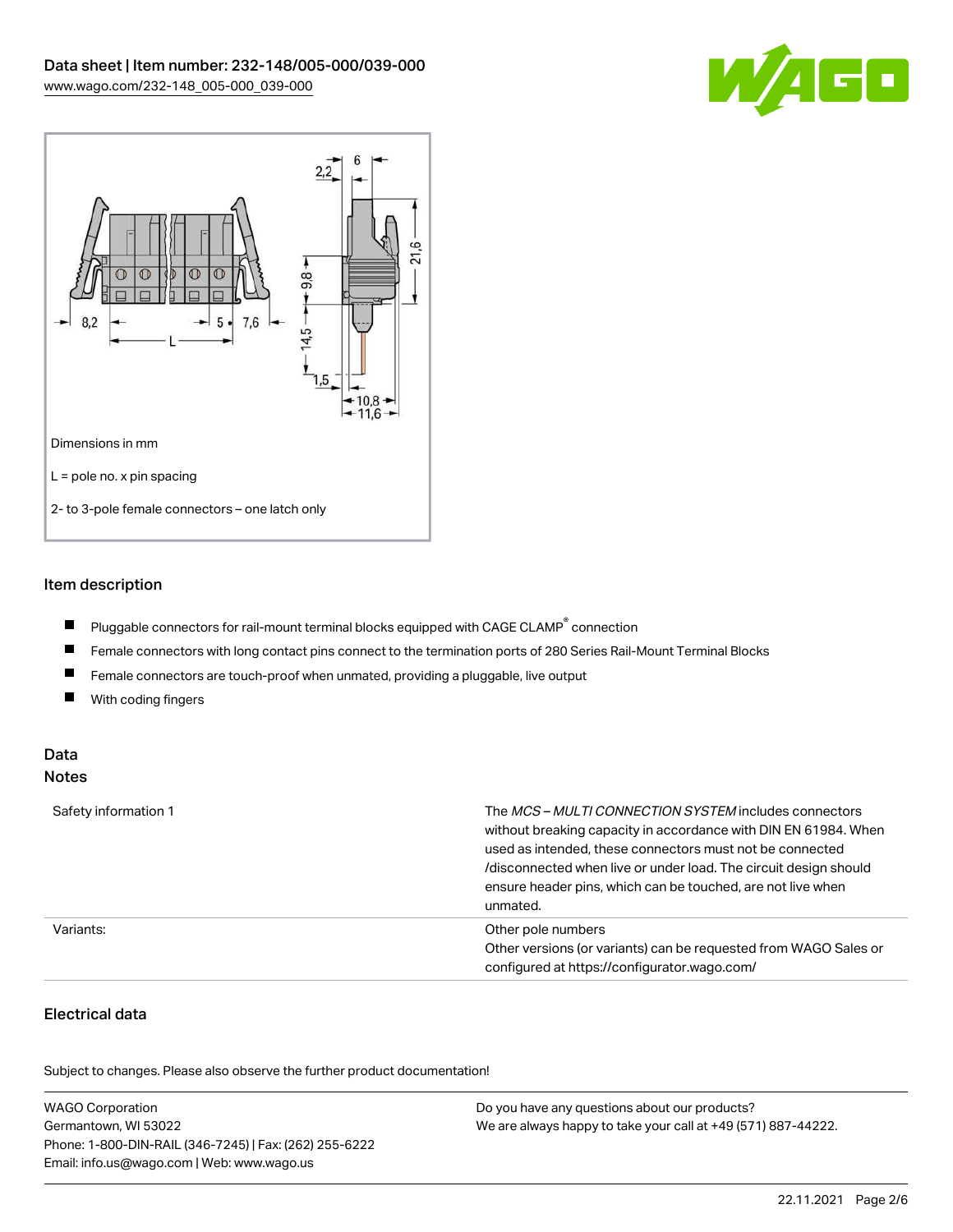

## IEC Approvals

| Ratings per                 | IEC/EN 60664-1                                                       |  |
|-----------------------------|----------------------------------------------------------------------|--|
| Rated voltage (III / 3)     | 320 V                                                                |  |
| Rated surge voltage (III/3) | 4 <sub>k</sub> V                                                     |  |
| Rated voltage (III/2)       | 320 V                                                                |  |
| Rated surge voltage (III/2) | 4 <sub>k</sub> V                                                     |  |
| Nominal voltage (II/2)      | 630 V                                                                |  |
| Rated surge voltage (II/2)  | 4 <sub>k</sub> V                                                     |  |
| Rated current               | 12A                                                                  |  |
| Legend (ratings)            | (III / 2) $\triangleq$ Overvoltage category III / Pollution degree 2 |  |

## UL Approvals

| Approvals per                  | UL 1059 |
|--------------------------------|---------|
| Rated voltage UL (Use Group B) | 300 V   |
| Rated current UL (Use Group B) | 15 A    |
| Rated voltage UL (Use Group D) | 300 V   |
| Rated current UL (Use Group D) | 10 A    |

## Ratings per UL

| Rated voltage UL 1977 | 600 V |
|-----------------------|-------|
| Rated current UL 1977 |       |

## CSA Approvals

| Approvals per                   | CSA   |
|---------------------------------|-------|
| Rated voltage CSA (Use Group B) | 300 V |
| Rated current CSA (Use Group B) | 15 A  |
| Rated voltage CSA (Use Group D) | 300 V |
| Rated current CSA (Use Group D) | 10 A  |

## Connection data

| Total number of potentials |  |
|----------------------------|--|
| Number of connection types |  |
| Number of levels           |  |

#### Connection 1

Number of poles 18

Subject to changes. Please also observe the further product documentation!

| WAGO Corporation                                       | Do you have any questions about our products?                 |
|--------------------------------------------------------|---------------------------------------------------------------|
| Germantown. WI 53022                                   | We are always happy to take your call at +49 (571) 887-44222. |
| Phone: 1-800-DIN-RAIL (346-7245)   Fax: (262) 255-6222 |                                                               |
| Email: info.us@wago.com   Web: www.wago.us             |                                                               |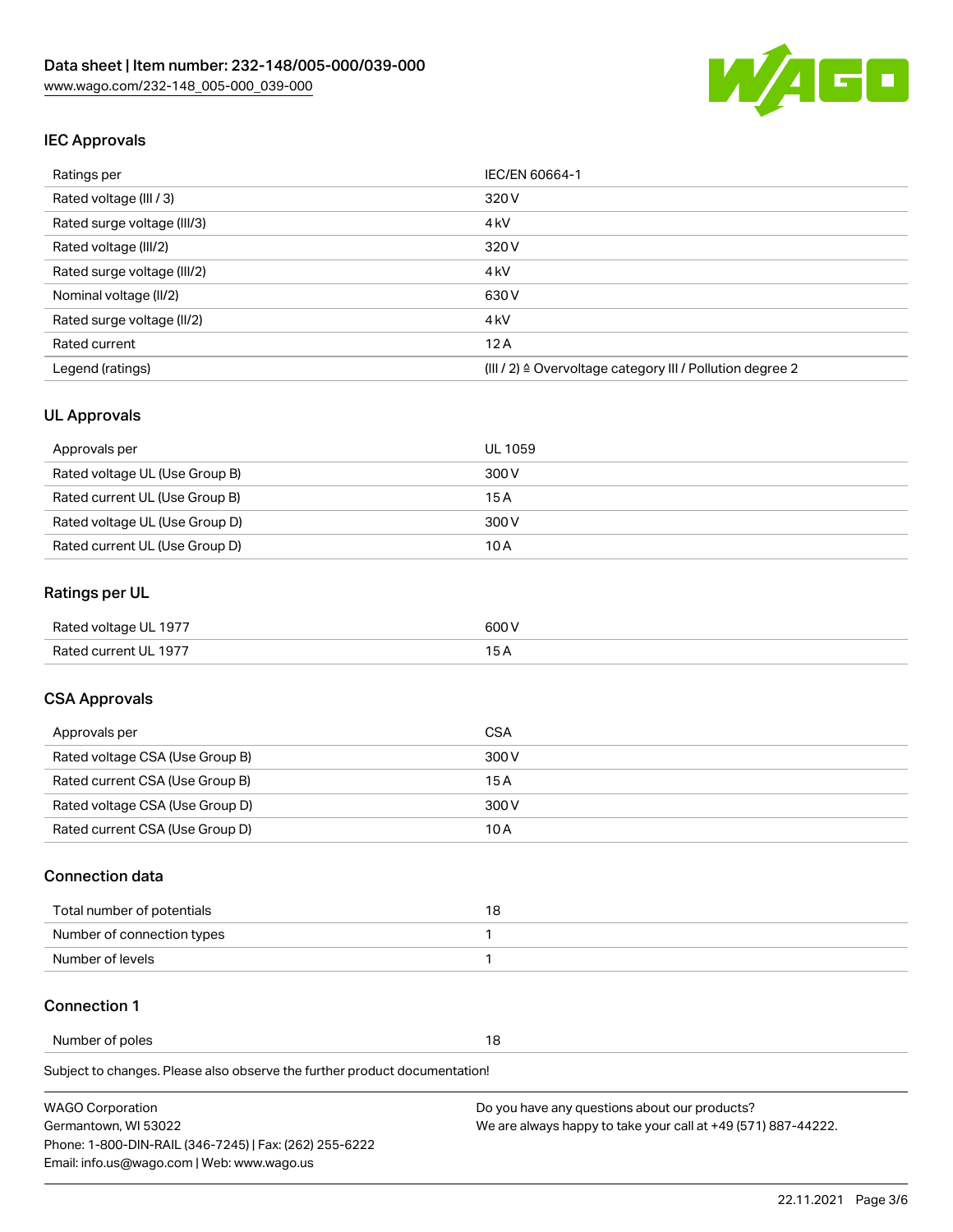

# Physical data

| Pin spacing             | 5 mm / 0.197 inch     |
|-------------------------|-----------------------|
| Width                   | 105.8 mm / 4.165 inch |
| Height                  | 36.1 mm / 1.421 inch  |
| Height from the surface | 21.6 mm / 0.85 inch   |
| Depth                   | 11.6 mm / 0.457 inch  |

## Plug-in connection

| Contact type (pluggable connector)                | Female connector/socket                   |
|---------------------------------------------------|-------------------------------------------|
| Connector (connection type)                       | for front-entry rail-mount terminal block |
| Mismating protection                              | No                                        |
| Locking of plug-in connection                     | locking lever                             |
| Mating direction to the rail-mount terminal block | 90°                                       |

## Material data

| Color                       | gray             |
|-----------------------------|------------------|
| Material group              |                  |
| Insulation material         | Polyamide (PA66) |
| Flammability class per UL94 | V <sub>0</sub>   |
| Contact material            | Copper alloy     |
| Contact plating             | tin-plated       |
| Fire load                   | 0.358 MJ         |
|                             |                  |

## Environmental requirements

| Limit temperature range | $-60+85 °C$ |  |
|-------------------------|-------------|--|
|-------------------------|-------------|--|

## Commercial data

| PU (SPU)              | 10 Stück      |
|-----------------------|---------------|
| Packaging type        | box           |
| Country of origin     | DE            |
| <b>GTIN</b>           | 4055143031578 |
| Customs tariff number | 85366990990   |

Subject to changes. Please also observe the further product documentation!

| <b>WAGO Corporation</b>                                | Do you have any questions about our products?                 |  |
|--------------------------------------------------------|---------------------------------------------------------------|--|
| Germantown, WI 53022                                   | We are always happy to take your call at +49 (571) 887-44222. |  |
| Phone: 1-800-DIN-RAIL (346-7245)   Fax: (262) 255-6222 |                                                               |  |
| Email: info.us@wago.com   Web: www.wago.us             |                                                               |  |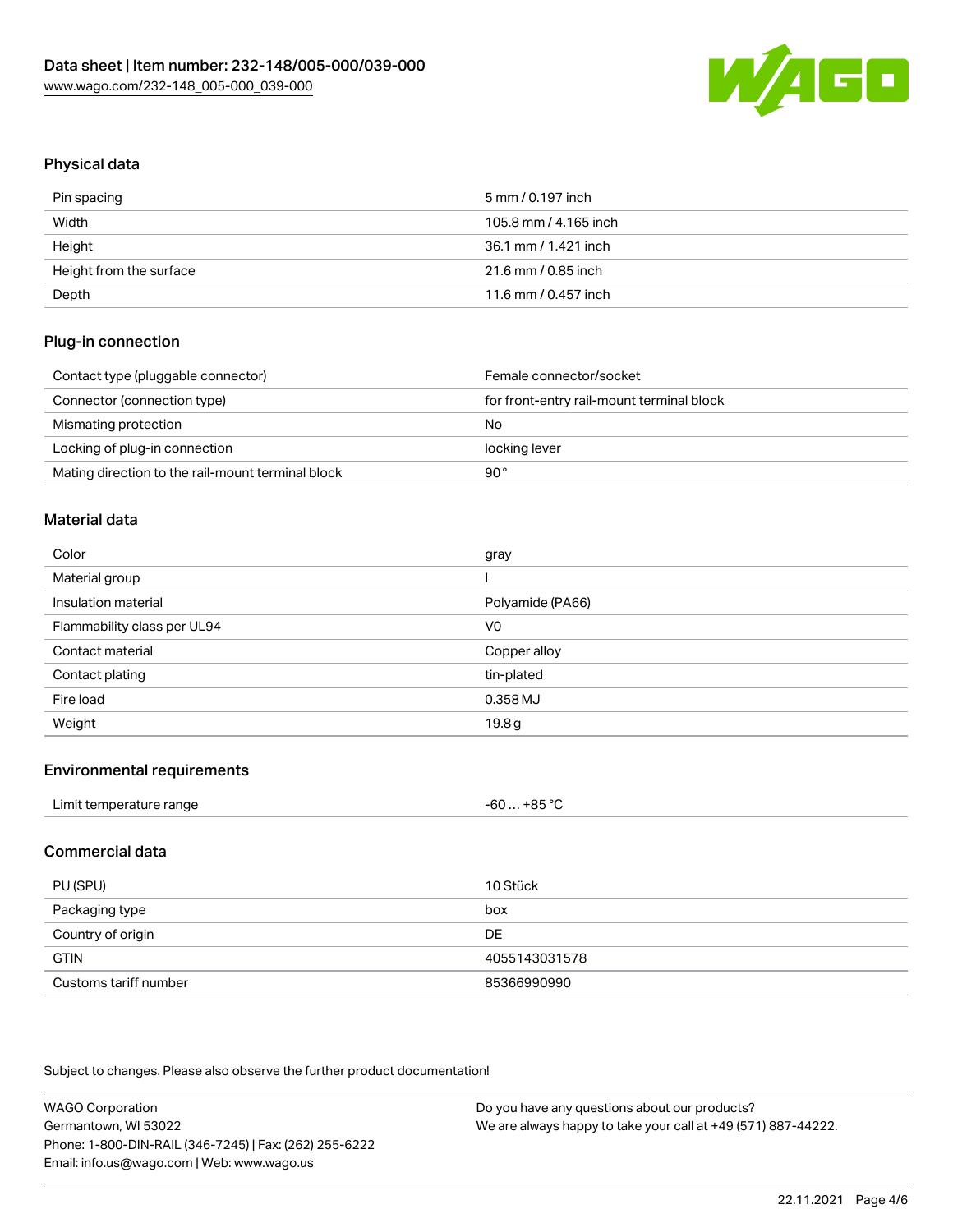

# Approvals / Certificates

#### Country specific Approvals

| Logo                          | Approval                               | <b>Additional Approval Text</b>                                               | Certificate<br>name    |
|-------------------------------|----------------------------------------|-------------------------------------------------------------------------------|------------------------|
| GB                            | <b>CSA</b><br>DEKRA Certification B.V. | C <sub>22.2</sub>                                                             | 1466354                |
| <b>UL-Approvals</b>           |                                        |                                                                               |                        |
| the state of the state of the | A 1                                    | $A = 1$ and $A = 1$ $A = 1$ and $A = 1$ $\mathbf{T} = 1$ and $\mathbf{L} = 1$ | Certificate<br>$    -$ |

| Logo | Approval                             | <b>Additional Approval Text</b> | name   |
|------|--------------------------------------|---------------------------------|--------|
| D    | UL<br>Underwriters Laboratories Inc. | <b>UL 1059</b>                  | E45172 |

## **Counterpart**

|                               | Item no.231-618<br>Male connector; 18-pole; Pin spacing 5 mm; gray                                                         |            | www.wago.com/231-618 |                      |
|-------------------------------|----------------------------------------------------------------------------------------------------------------------------|------------|----------------------|----------------------|
| <b>Optional accessories</b>   |                                                                                                                            |            |                      |                      |
| <b>Testing accessories</b>    |                                                                                                                            |            |                      |                      |
| Testing accessories           |                                                                                                                            |            |                      |                      |
|                               | Item no.: 231-661<br>Test plugs for female connectors; for 5 mm and 5.08 mm pin spacing; 2,50 mm <sup>2</sup> ; light gray |            |                      | www.wago.com/231-661 |
| <b>Downloads</b>              |                                                                                                                            |            |                      |                      |
| Documentation                 |                                                                                                                            |            |                      |                      |
| <b>Additional Information</b> |                                                                                                                            |            |                      |                      |
| Technical explanations        |                                                                                                                            | 2019 Apr 3 | pdf<br>2.0 MB        | Download             |
|                               | <b>Environmental Product Compliance</b>                                                                                    |            |                      |                      |
|                               |                                                                                                                            |            |                      |                      |
| <b>Compliance Search</b>      |                                                                                                                            |            |                      |                      |
|                               | Subject to changes. Please also observe the further product documentation!                                                 |            |                      |                      |

| <b>WAGO Corporation</b>                                | Do you have any questions about our products?                 |
|--------------------------------------------------------|---------------------------------------------------------------|
| Germantown, WI 53022                                   | We are always happy to take your call at +49 (571) 887-44222. |
| Phone: 1-800-DIN-RAIL (346-7245)   Fax: (262) 255-6222 |                                                               |
| Email: info.us@wago.com   Web: www.wago.us             |                                                               |